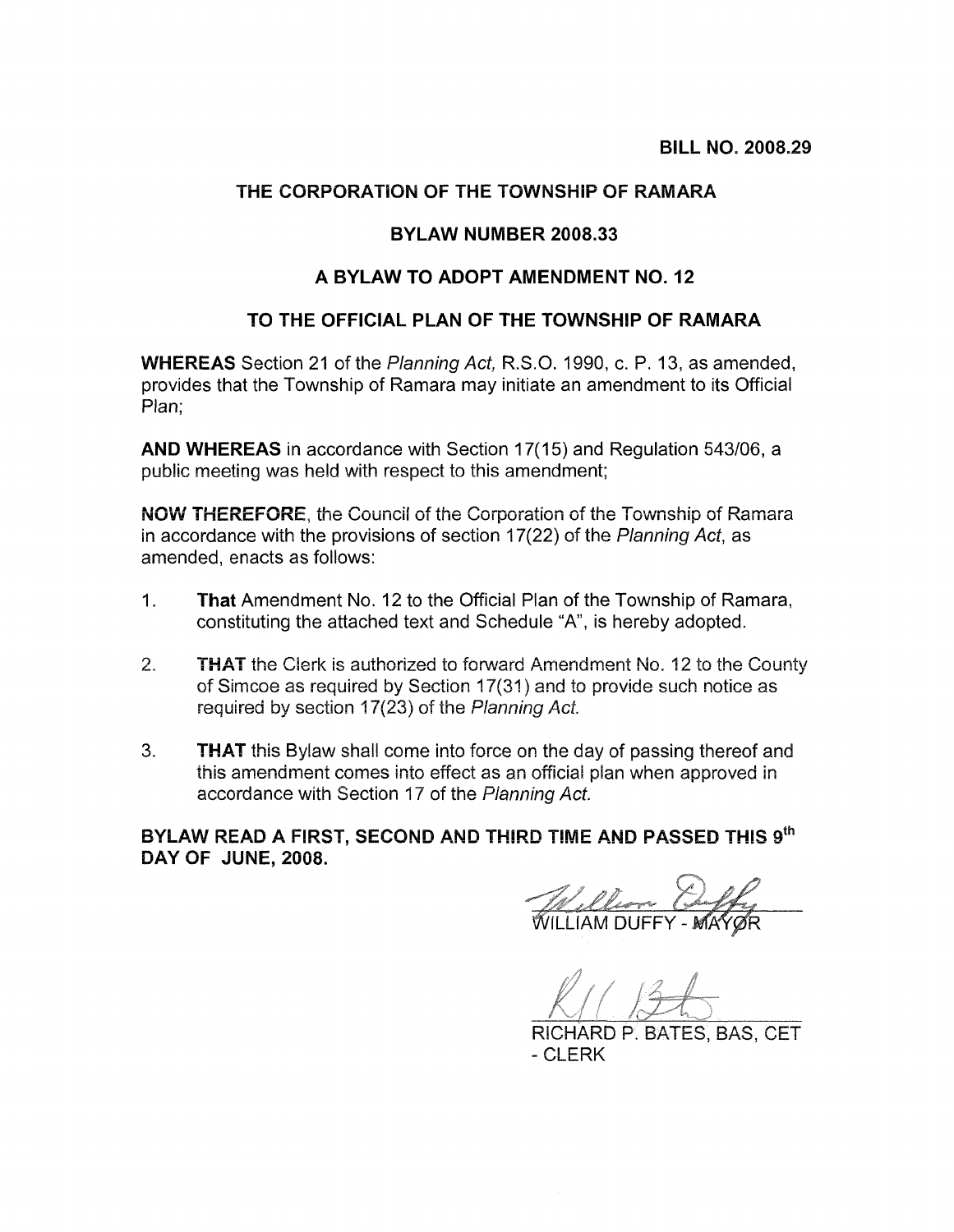# **AMENDMENT NO. 12**

# TO THE

# OFFICIAL PLAN OF

# THE TOWNSHIP OF RAMARA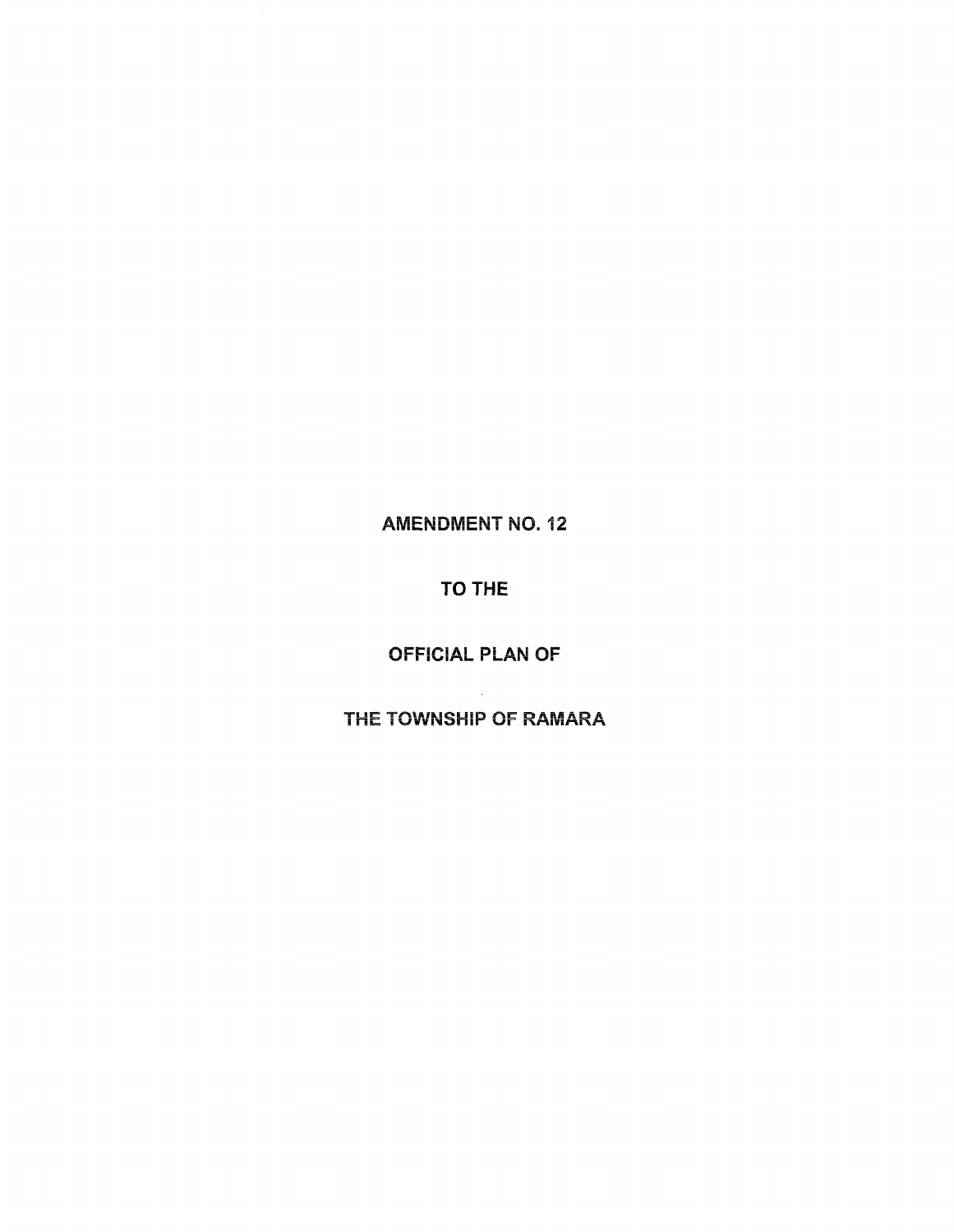### AMENDMENT NO. 12 TO THE OFFICIAL PLAN OF THE TOWNSHIP OF RAMARA

## **PART A - THE PREAMBLE**

#### $\mathbf{1}$ . **Purpose of the Amendment**

The purpose of this Amendment is to change the land use designation shown on Schedule "A" attached from "Natural Area Protection" to "Rural" to recognize three existing residential lots.

#### $2<sup>1</sup>$ Location

This amendment is specific to lands located in Part of the West Part of Lot 25, Concession 11 (Mara), further described as Parts 1, 2, and 3, Reference Plan 51R-32953, known municipally as 4819, 4825 and 4831 Sideroad 25.

#### $3<sub>1</sub>$ **Basis of Amendment**

On June 1, 2004, the Ramara Committee of Adjustment granted consents to sever the subject three residential lots. The three lots were registered in October 2004. Two of the lots have dwellings and the third lot is vacant. The two lots with dwellings are legal non-conforming and a dwelling cannot be built on the vacant lot. An Environmental Impact Study was prepared at the time of the severance applications and concluded that there is no impact to the adjacent wetland features and functions.

A companion amendment to Ramara Zoning Bylaw 2005.85 rezone the subject properties to "Rural (RU)".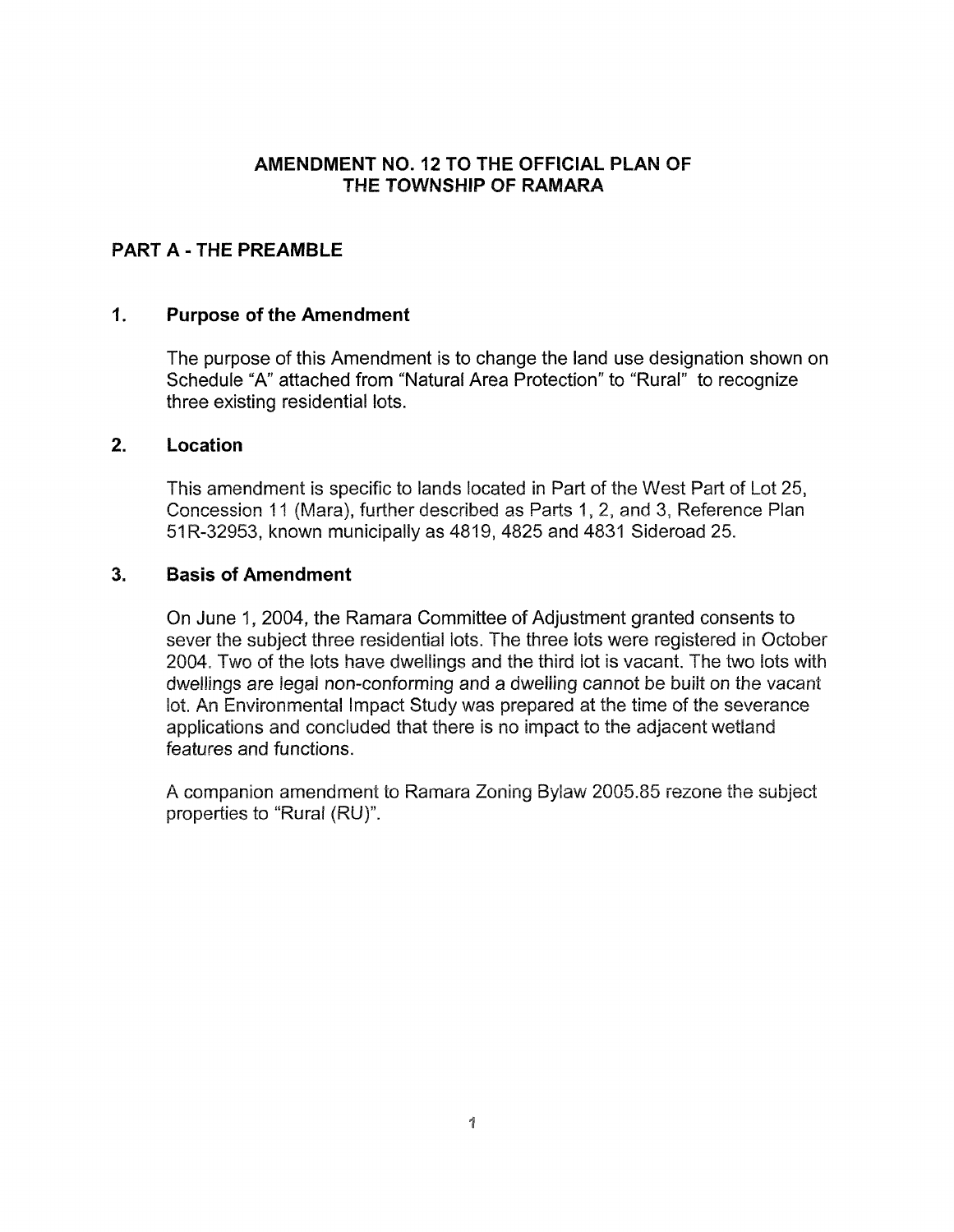### PART B - THE AMENDMENT

All of the Amendment entitled PART B - THE AMENDMENT consisting of the attached text and the schedule constitutes Amendment No. 12 to the Official Plan of the Township of Ramara.

 $1<sub>1</sub>$ Schedule "A" entitled Land Use Plan of the Official Plan of the Township of Ramara is hereby amended by predesignating certain lands in Part of the West Part of Lot 25, Concession 11 (Mara) from "Natural Area Protection" to "Rural" as shown on Schedule "A" attached hereto.

Am endment No. 12 shall be implemented by means of a Zoning Bylaw passed pursuant to the provisions of Section 34 of the Planning Act.

The provisions of the Official Plan of the Township of Ramara, as amended, shall apply in regard to the implementation of this amendment.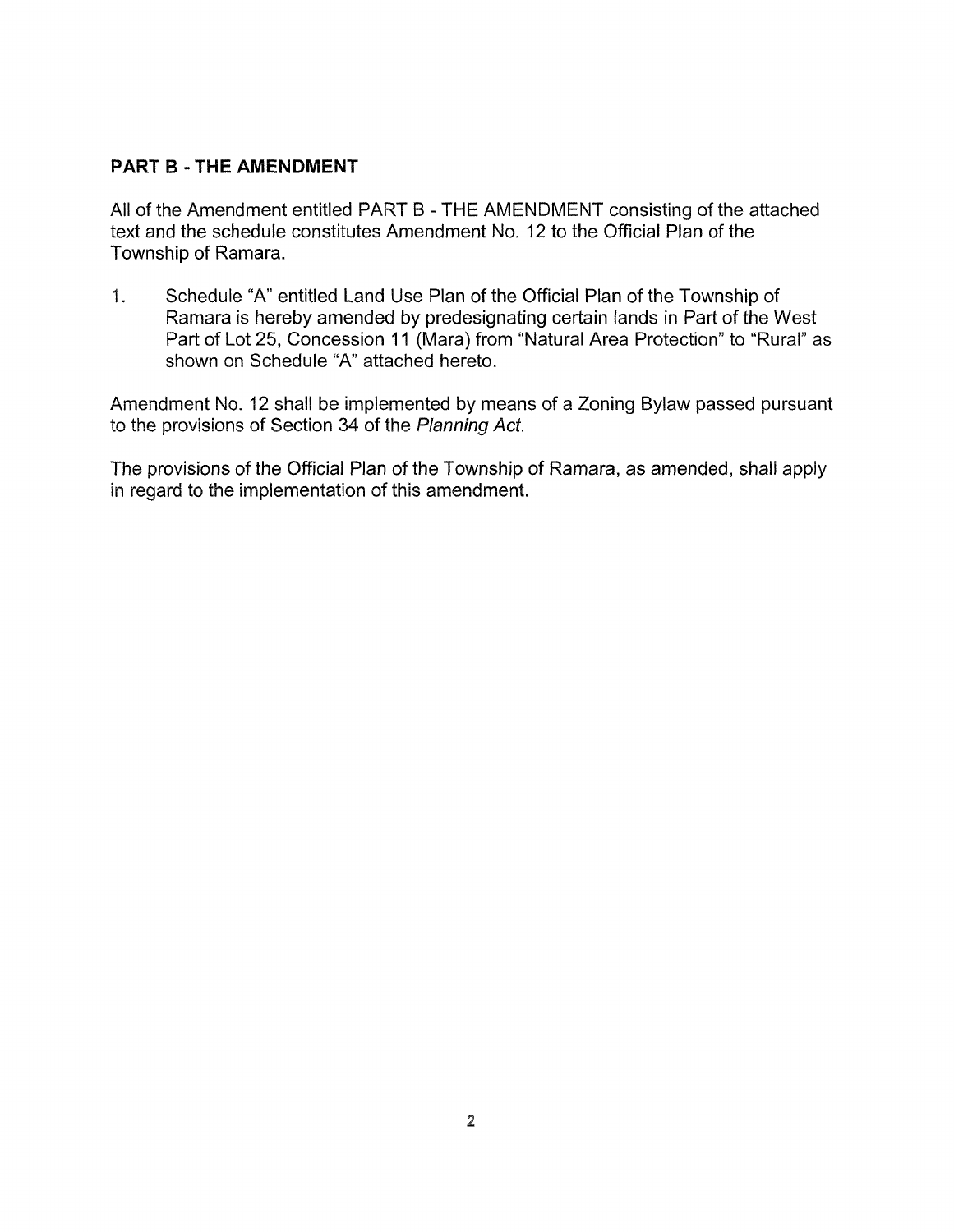## **PART C - THE APPENDIX**

The following appendices do not constitute part of Amendment No. 12, but are included as information supporting the Amendment.

- $1.$ Minutes of Public Meeting held on May 26, 2008.
- $2.$ Report from Township Planning Consultant dated